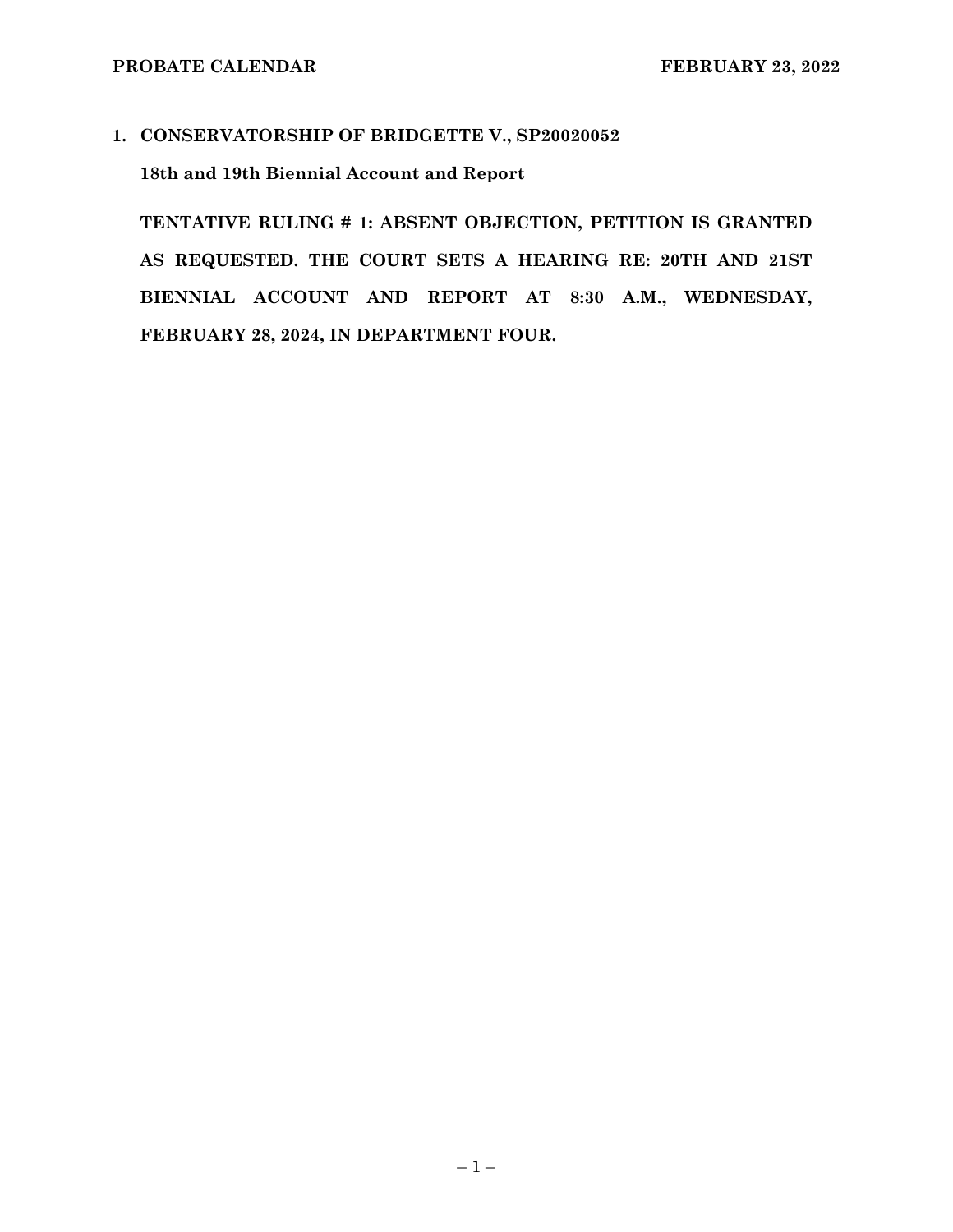#### **PROBATE CALENDAR FEBRUARY 23, 2022**

#### **2. CONSERVATORSHIP OF KIMIKO P., SP20090013**

#### **Review of Conservatorship**

The court investigator recommends that the conservatorship of the person continue.

This conservatorship is of the person and estate. The court notes that the last accounting, the 4th Biennial Account and Report, was filed in February 2020. Accordingly, this matter needs to be set for the 5th Biennial Account and Report.

**TENTATIVE RULING # 2: ABSENT OBJECTION, THE CONSERVATORSHIP SHALL CONTINUE. THE COURT FINDS THAT ASSESSMENT OF THE COURT INVESTIGATOR FEE WOULD CAUSE A HARDSHIP TO THE CONSERVATORSHIP AND WILL NOT REQUIRE REIMBURSEMENT OF THE FEE. APPEARANCES ARE REQUIRED AT 8:30 A.M., WEDNESDAY, FEBRUARY 23, 2022, IN DEPARTMENT FOUR TO SET A HEARING FOR THE 5TH BIENNIAL ACCOUNT AND REPORT.**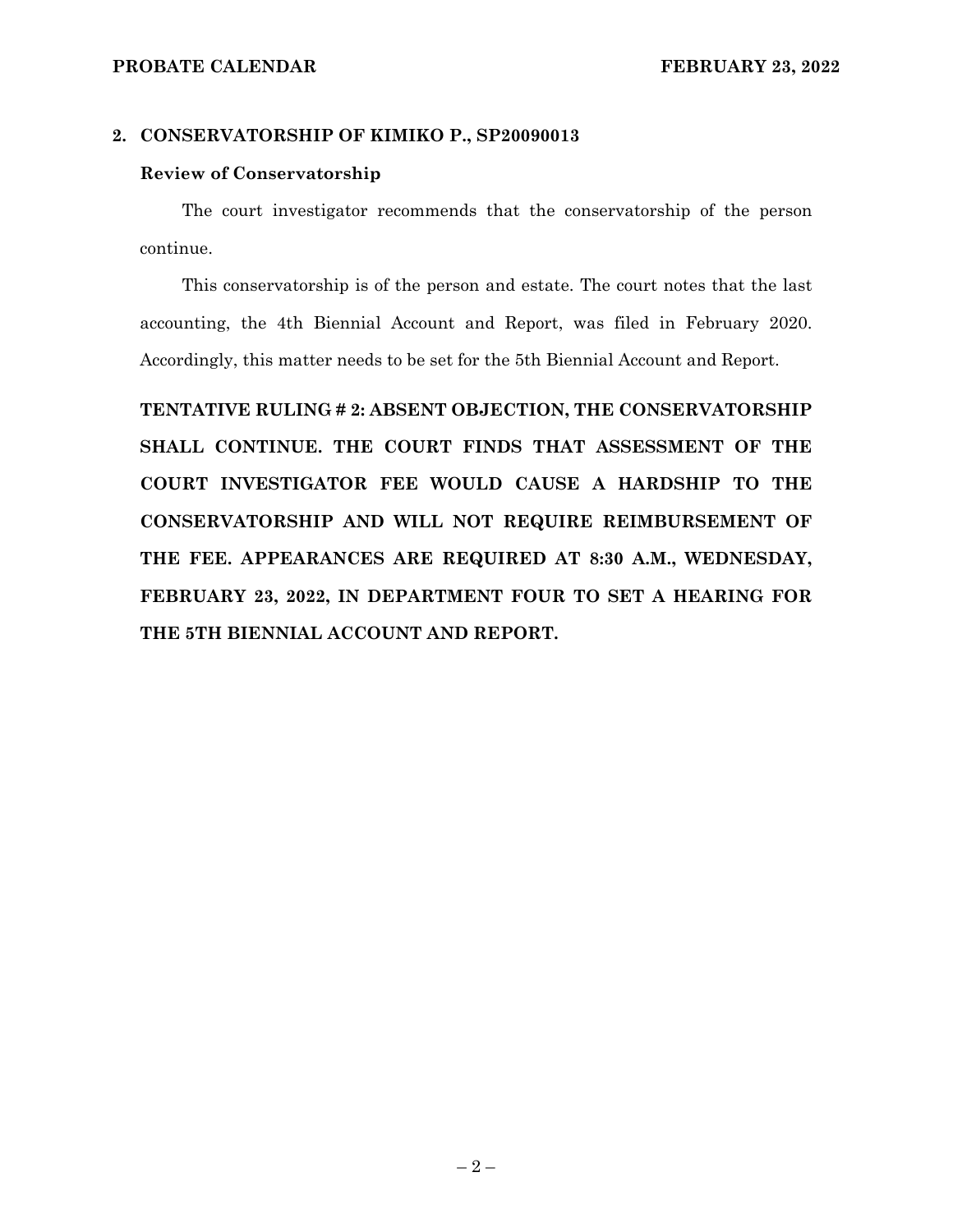# **3. CONSERVATORSHIP OF ROBERT K., SP20180037**

# **(1) Biennial Review of Conservatorship**

# **(2) 2nd and 3rd Biennial Account and Report of Public Guardian**

These matters were continued from January 26, 2022.

The court investigator's report indicates that the conservatee wishes to petition for termination of the conservatorship.

Further, on February 14, 2022, conservatee's counsel filed an objection to the accounting.

# **TENTATIVE RULING # 3: APPEARANCES ARE REQUIRED AT 8:30 A.M., WEDNESDAY, FEBRUARY 23, 2022, IN DEPARTMENT FOUR.**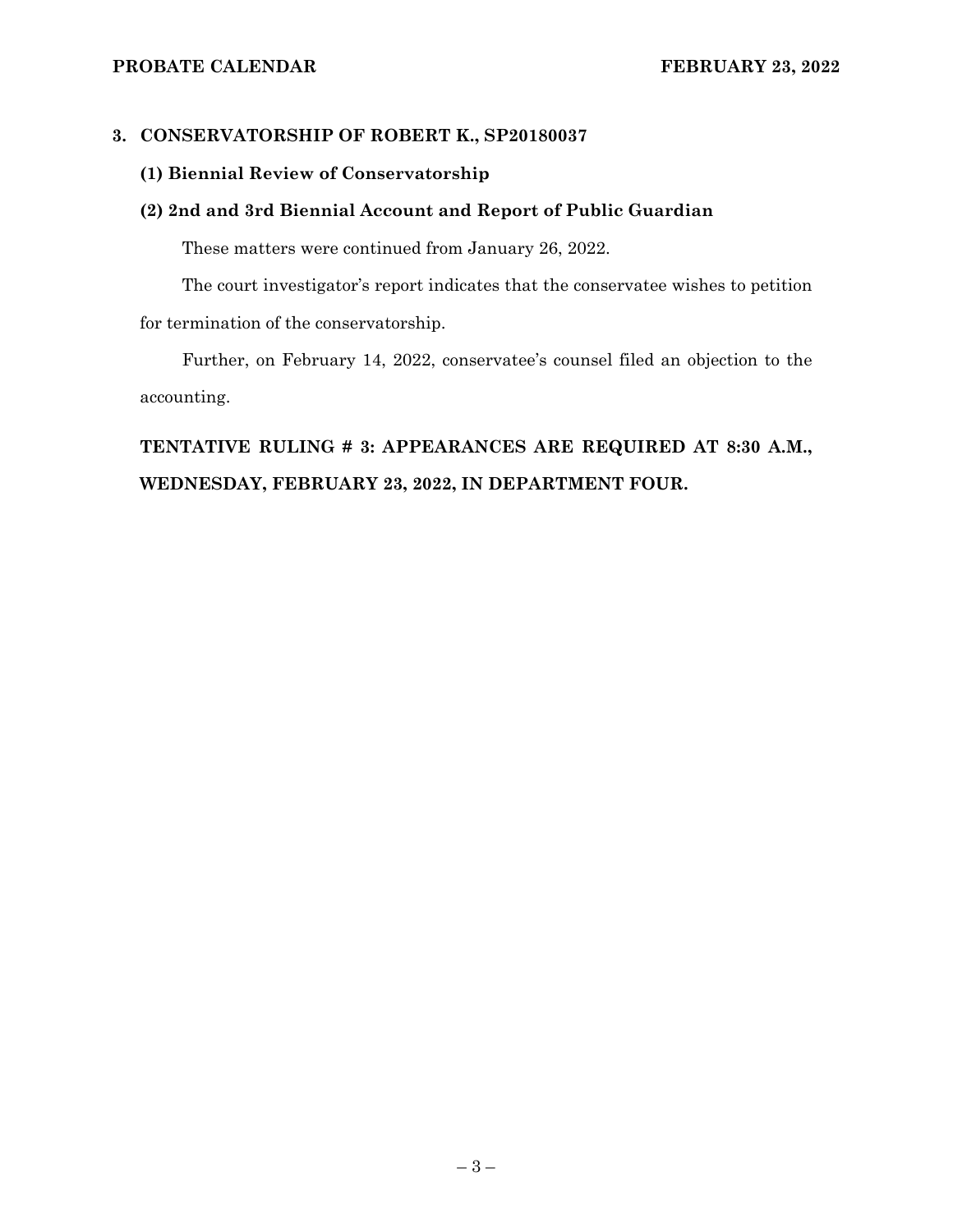# **4. CONSERVATORSHIP OF TYLER R., SP20030031**

**Petition for Order Authorizing Payment of Conservator's Attorney Fees** 

**TENTATIVE RULING # 4: ABSENT OBJECTION, PETITION IS GRANTED AS REQUESTED.**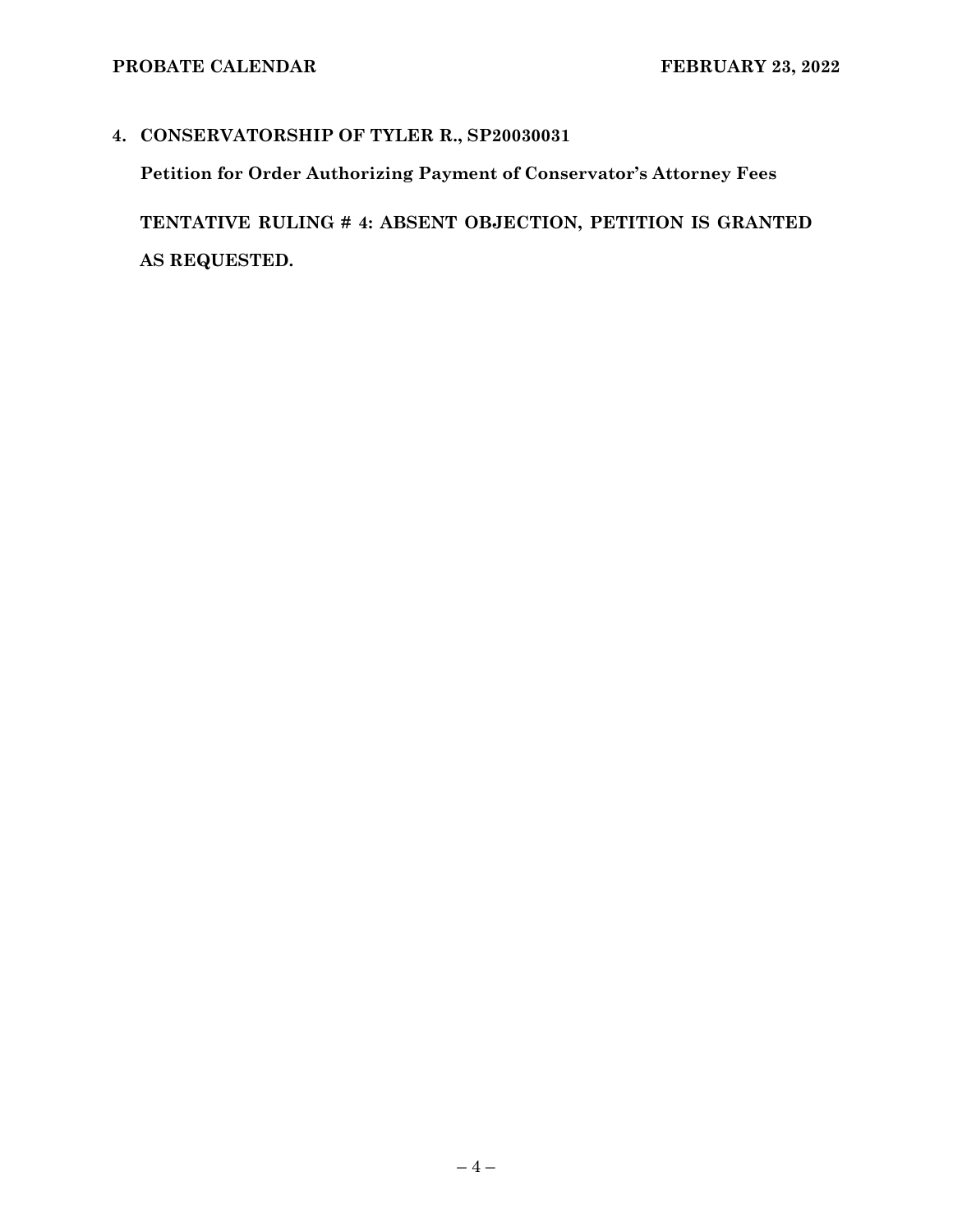#### **5. ESTATE OF MIYASAKA, SP20210033**

#### **Inventory and Appraisal**

Although the Order for Probate was issued on October 20, 2021, Letters of Administration were not issued until November 24, 2021. The Final Inventory and Appraisal is not due until four months after issuance of Letters. Accordingly, this hearing is premature. The matter is continued to March 23, 2022.

**TENTATIVE RULING # 5: MATTER IS CONTINUED TO 8:30 A.M., WEDNESDAY, MARCH 23, 2022, IN DEPARTMENT FOUR.**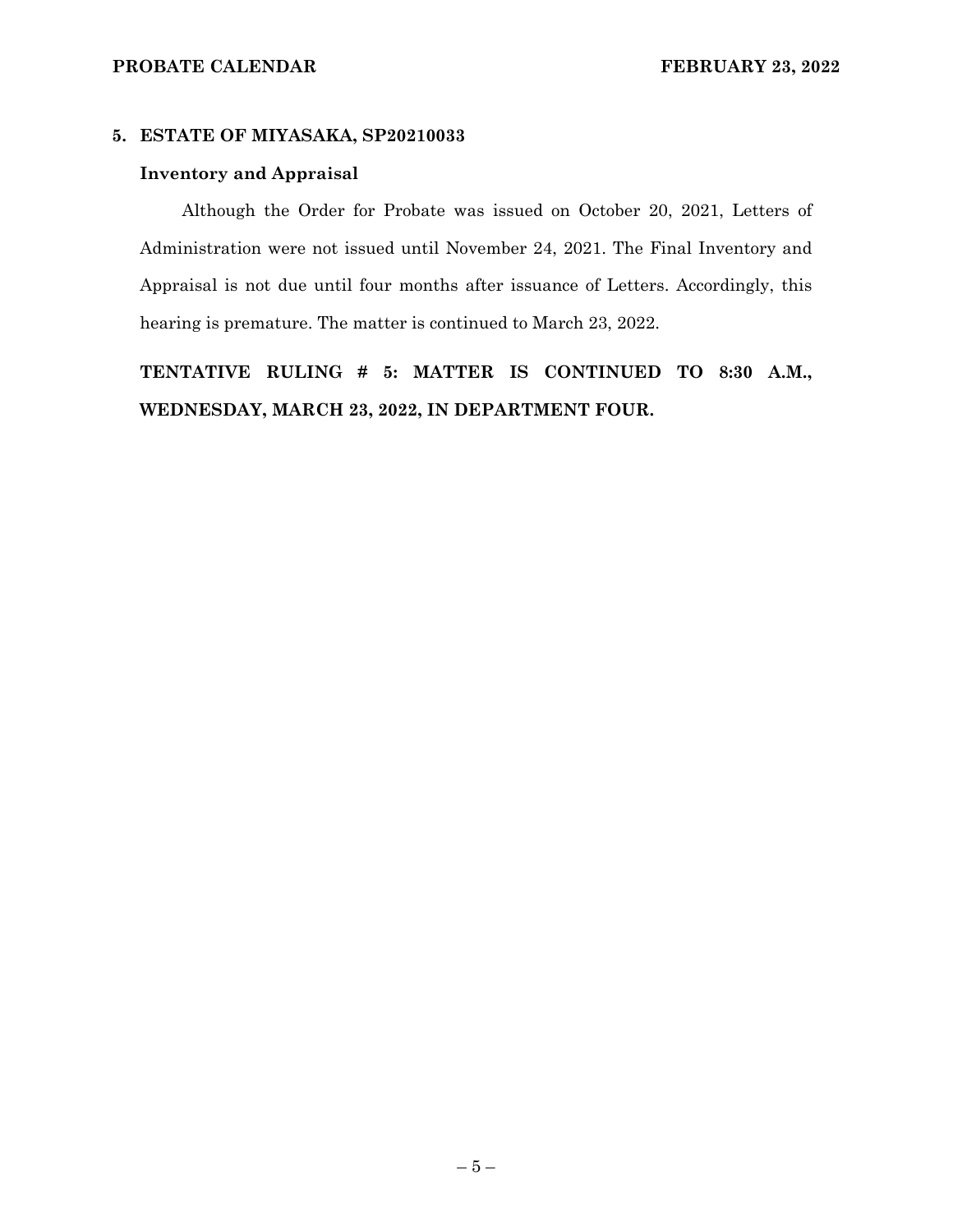# **6. MATTER OF LINDA J. JENKINS TRUST, 22PR0022 Petition to Confirm Validity of Trust, Confirm Trustee, Confirm Trust Assets TENTATIVE RULING # 6: ABSENT OBJECTION, PETITION IS GRANTED AS REQUESTED.**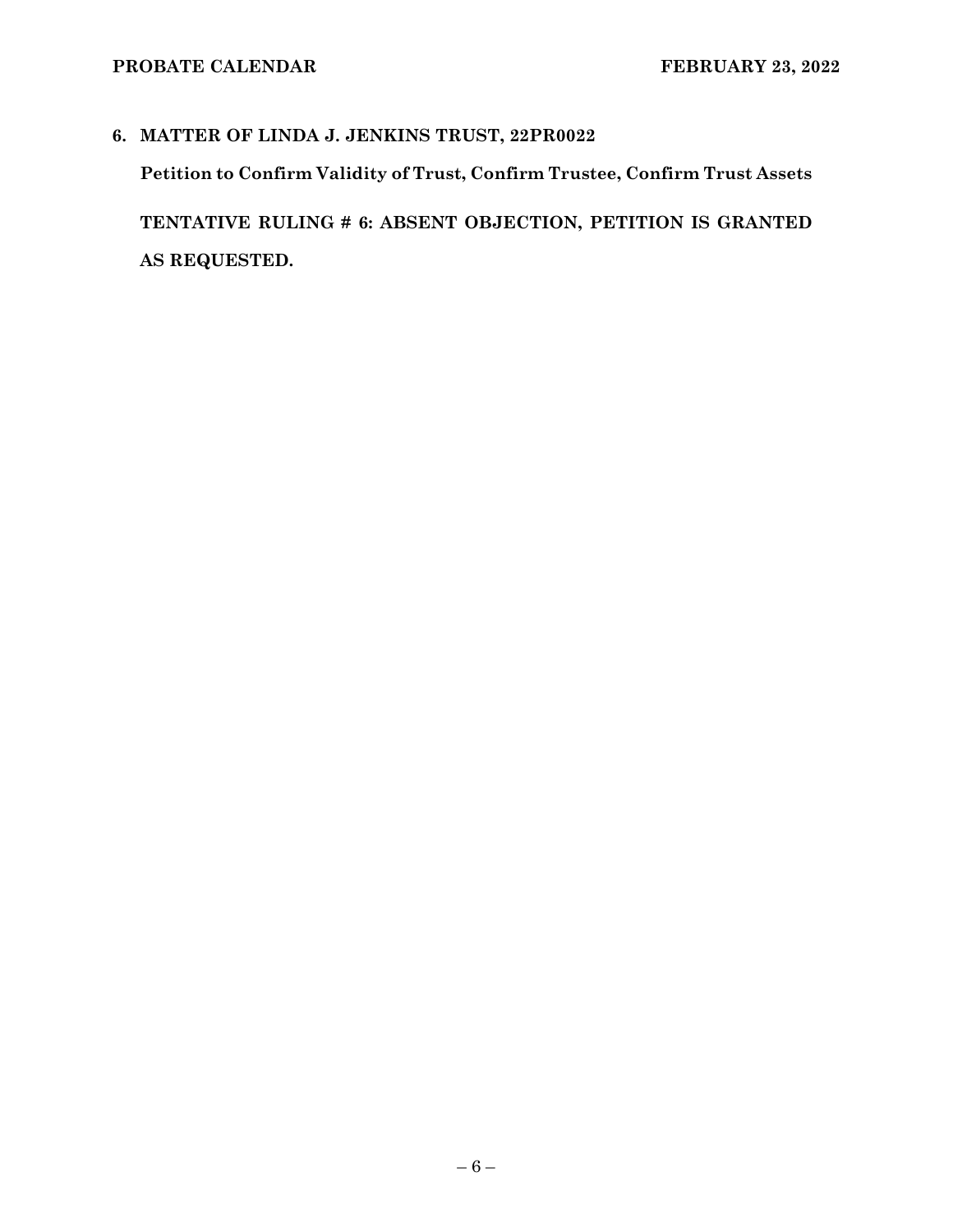# **7. ESTATE OF TREMBLAY, SP20210010**

# **Inventory and Appraisal**

Letters Testamentary were issued on October 21, 2021. To date, the Final Inventory and Appraisal is not in the court's file.

**TENTATIVE RULING # 7: APPEARANCES ARE REQUIRED AT 8:30 A.M., WEDNESDAY, FEBRUARY 23, 2022, IN DEPARTMENT FOUR.**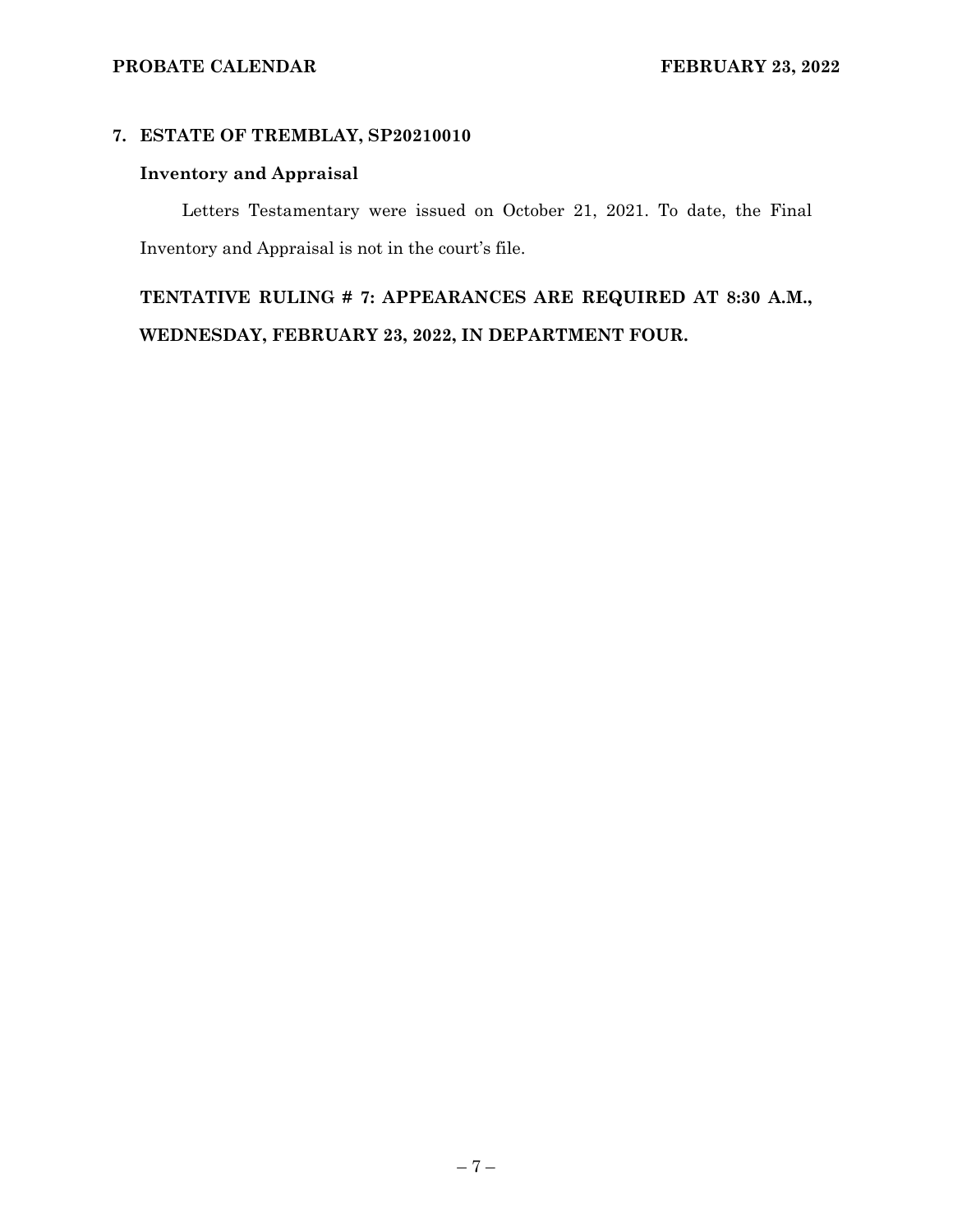# **8. MATTER OF EDWIN AND SHIRLEY GUTTRY TRUST, 21PR0029**

# **Petition to Remove Trustee and Appointment of Successor Trustee**

This matter was transferred to South Lake Tahoe from Placerville on January 24, 2022. Appearances are required regarding status of the response and setting a hearing on the petition.

**TENTATIVE RULING # 8: APPEARANCES ARE REQUIRED AT 8:30 A.M., WEDNESDAY, FEBRUARY 23, 2022, IN DEPARTMENT FOUR.**